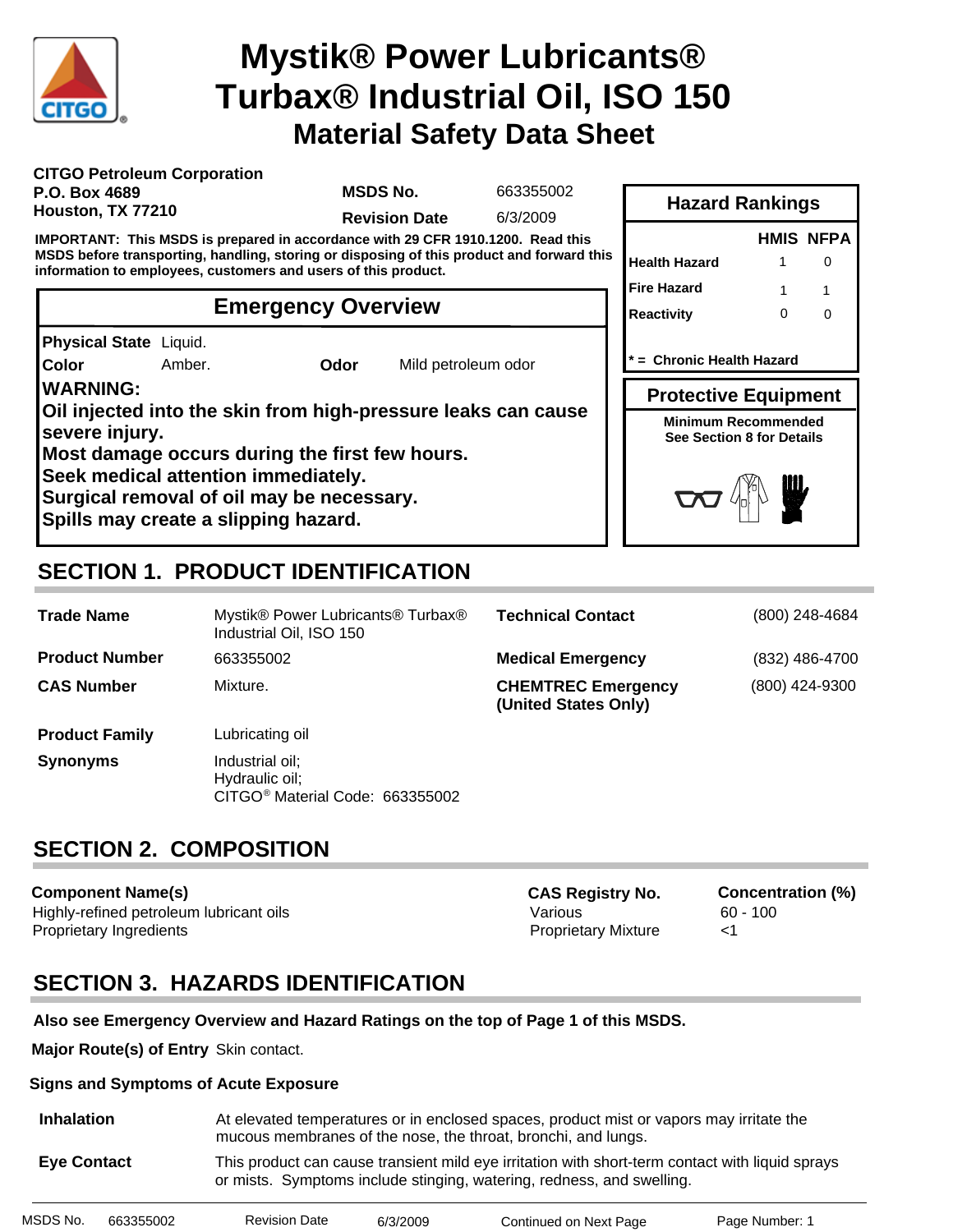| <b>Skin Contact</b>                             | This material can cause mild skin irritation from prolonged or repeated skin contact.<br>Injection under the skin can cause inflammation and swelling. Injection of pressurized<br>hydrocarbons can cause severe, permanent tissue damage. Initial symptoms may be minor.<br>Injection of petroleum hydrocarbons requires immediate medical attention.                                                      |
|-------------------------------------------------|-------------------------------------------------------------------------------------------------------------------------------------------------------------------------------------------------------------------------------------------------------------------------------------------------------------------------------------------------------------------------------------------------------------|
| Ingestion                                       | If swallowed, large volumes of material can cause generalized depression, headache,<br>drowsiness, nausea, vomiting and diarrhea. Smaller doses can cause a laxative effect. If<br>aspirated into the lungs, liquid can cause lung damage.                                                                                                                                                                  |
| <b>Chronic Health Effects</b><br><b>Summary</b> | This product contains a petroleum-based mineral oil. Prolonged or repeated skin contact<br>can cause mild irritation and inflammation characterized by drying, cracking, (dermatitis) or<br>oil acne. Repeated or prolonged inhalation of petroleum-based mineral oil mists at<br>concentrations above applicable workplace exposure levels can cause respiratory irritation or<br>other pulmonary effects. |
| <b>Conditions Aggravated</b><br>by Exposure     | Disorders of the following organs or organ systems that may be aggravated by significant<br>exposure to this material or its components include: Skin                                                                                                                                                                                                                                                       |
| <b>Target Organs</b>                            | May cause damage to the following organs: skin.                                                                                                                                                                                                                                                                                                                                                             |
|                                                 |                                                                                                                                                                                                                                                                                                                                                                                                             |

**Carcinogenic Potential** This product is not known to contain any components at concentrations above 0.1% which are considered carcinogenic by OSHA, IARC or NTP.

**OSHA Hazard Classification is indicated by an "X" in the box adjacent to the hazard title. If no "X" is present, the product does not exhibit the hazard as defined in the OSHA Hazard Communication Standard (29 CFR 1910.1200).**

|                                              | <b>OSHA Health Hazard Classification</b>                 |                                                                 | <b>OSHA Physical Hazard Classification</b>              |                                                        |  |
|----------------------------------------------|----------------------------------------------------------|-----------------------------------------------------------------|---------------------------------------------------------|--------------------------------------------------------|--|
| <b>Irritant</b><br>Toxic<br><b>Corrosive</b> | <b>Sensitizer</b><br><b>Highly Toxic</b><br>Carcinogenic | <b>Combustible</b><br><b>Flammable</b><br><b>Compressed Gas</b> | <b>Explosive</b><br>Oxidizer<br><b>Organic Peroxide</b> | <b>Pyrophoric</b><br><b>Water-reactive</b><br>Unstable |  |

### **SECTION 4. FIRST AID MEASURES**

**Take proper precautions to ensure your own health and safety before attempting rescue or providing first aid. For more specific information, refer to Exposure Controls and Personal Protection in Section 8 of this MSDS.**

| <b>Inhalation</b>   | Move victim to fresh air. If victim is not breathing, immediately begin rescue breathing. If<br>breathing is difficult, 100 percent humidified oxygen should be administered by a qualified<br>individual. Seek medical attention immediately. Keep the affected individual warm and at<br>rest.                                                                                                                                                                                                                                     |
|---------------------|--------------------------------------------------------------------------------------------------------------------------------------------------------------------------------------------------------------------------------------------------------------------------------------------------------------------------------------------------------------------------------------------------------------------------------------------------------------------------------------------------------------------------------------|
| <b>Eye Contact</b>  | Check for and remove contact lenses. Flush eyes with cool, clean, low-pressure water while<br>occasionally lifting and lowering eyelids. Seek medical attention if excessive tearing, redness,<br>or pain persists.                                                                                                                                                                                                                                                                                                                  |
| <b>Skin Contact</b> | If burned by hot material, cool skin by quenching with large amounts of cool water. For<br>contact with product at ambient temperatures, remove contaminated shoes and clothing.<br>Wipe off excess material. Wash exposed skin with mild soap and water. Seek medical<br>attention if tissue appears damaged or if pain or irritation persists. Thoroughly clean<br>contaminated clothing before reuse. Clean or discard contaminated leather goods. If material<br>is injected under the skin, seek medical attention immediately. |
| Ingestion           | Do not induce vomiting unless directed to by a physician. Do not give anything to drink unless<br>directed to by a physician. Never give anything by mouth to a person who is not fully<br>conscious. Seek medical attention immediately.                                                                                                                                                                                                                                                                                            |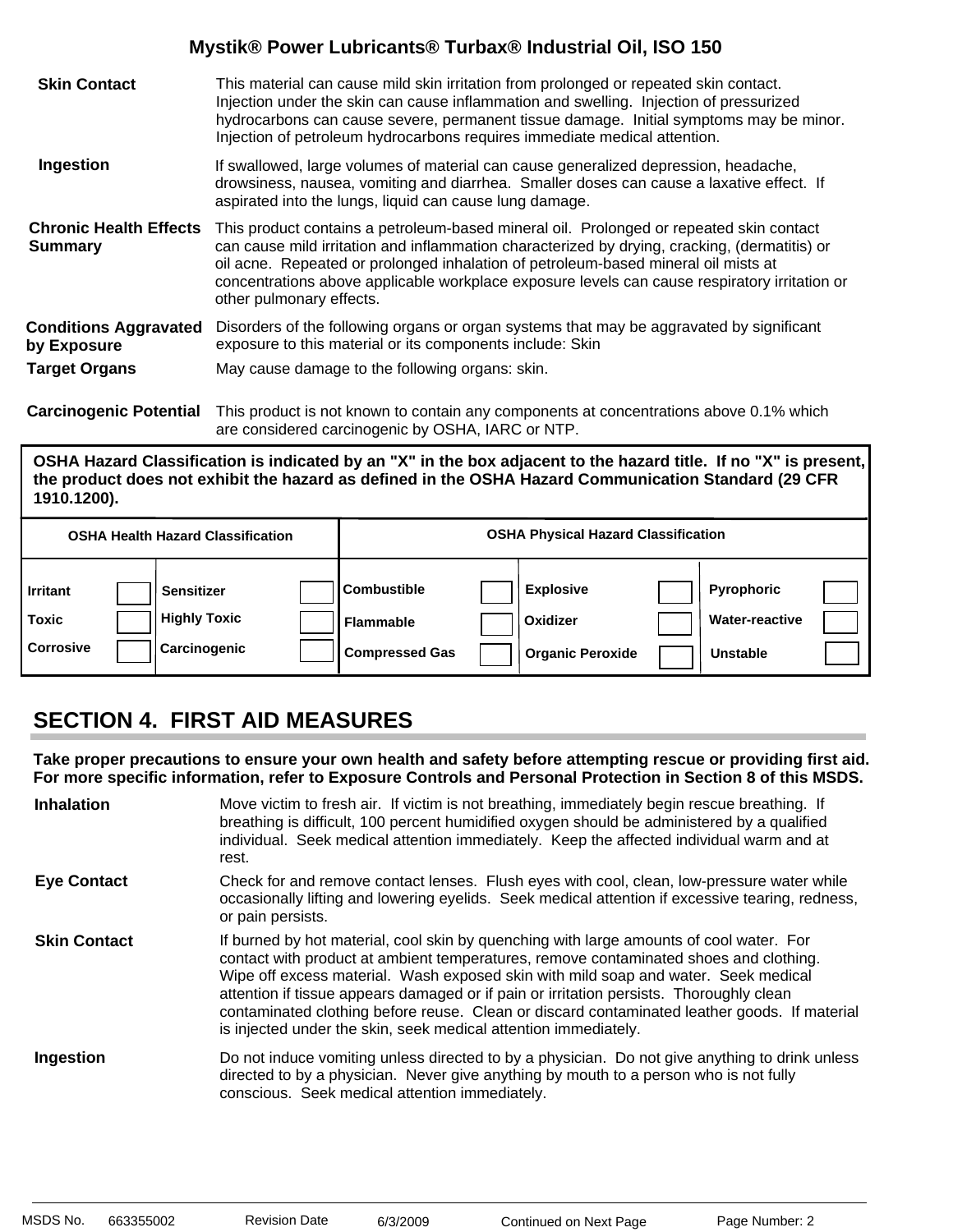**Notes to Physician** SKIN: In the event of injection in underlying tissue, immediate treatment should include extensive incision, debridement and saline irrigation. Inadequate treatment can result in ischemia and gangrene. Early symptoms may be minimal.

> INGESTION: The viscosity range of the product(s) represented by this MSDS is greater than 100 SUS at 100°F. Careful gastric lavage may be considered to evacuate large quantities of material.

### **SECTION 5. FIRE FIGHTING MEASURES**

| <b>NFPA Flammability</b><br><b>Classification</b> | NFPA Class-IIIB combustible material.                                                                                                                                                                                                                                                                                                |  |  |  |  |  |
|---------------------------------------------------|--------------------------------------------------------------------------------------------------------------------------------------------------------------------------------------------------------------------------------------------------------------------------------------------------------------------------------------|--|--|--|--|--|
| <b>Flash Point</b>                                | Closed cup: 186°C (367°F). (Pensky-Martens (ASTM D-93).) Open cup: 202°C (396°F)<br>(Cleveland.).                                                                                                                                                                                                                                    |  |  |  |  |  |
| Lower Flammable Limit No data.                    | Upper Flammable Limit No data.                                                                                                                                                                                                                                                                                                       |  |  |  |  |  |
| <b>Autoignition</b><br><b>Temperature</b>         | Not available.                                                                                                                                                                                                                                                                                                                       |  |  |  |  |  |
| <b>Products</b>                                   | Hazardous Combustion Carbon dioxide, carbon monoxide, smoke, fumes, unburned hydrocarbons and oxides of<br>sulfur and/or nitrogen.                                                                                                                                                                                                   |  |  |  |  |  |
| <b>Special Properties</b>                         | This material can burn but will not readily ignite. This material will release vapors when<br>heated above the flash point temperature that can ignite when exposed to a source of<br>ignition. In enclosed spaces, heated vapor can ignite with explosive force. Mists or sprays<br>may burn at temperatures below the flash point. |  |  |  |  |  |
| <b>Extinguishing Media</b>                        | Use dry chemical, foam, carbon dioxide or water fog. Water or foam may cause frothing.<br>Carbon dioxide and inert gas can displace oxygen. Use caution when applying carbon<br>dioxide or inert gas in confined spaces.                                                                                                             |  |  |  |  |  |
| <b>Protection of Fire</b><br><b>Fighters</b>      | Firefighters must use full bunker gear including NIOSH-approved positive pressure<br>self-contained breathing apparatus to protect against potential hazardous combustion or<br>decomposition products and oxygen deficiencies.                                                                                                      |  |  |  |  |  |

### **SECTION 6. ACCIDENTAL RELEASE MEASURES**

**Take proper precautions to ensure your own health and safety before attempting spill control or clean-up. For more specific information, refer to the Emergency Overview on Page 1, Exposure Controls and Personal Protection in Section 8 and Disposal Considerations in Section 13 of this MSDS.**

> Do not touch damaged containers or spilled material unless wearing appropriate protective equipment. Slipping hazard; do not walk through spilled material. Stop leak if you can do so without risk. For small spills, absorb or cover with dry earth, sand, or other inert non-combustible absorbent material and place into waste containers for later disposal. Contain large spills to maximize product recovery or disposal. Prevent entry into waterways or sewers. In urban area, cleanup spill as soon as possible. In natural environments, seek cleanup advice from specialists to minimize physical habitat damage. This material will float on water. Absorbent pads and similar materials can be used. Comply with all laws and regulations.

#### **SECTION 7. HANDLING AND STORAGE**

**Handling**

Keep containers closed and do not handle or store near heat, sparks, or any other potential ignition sources. Avoid contact with oxidizing agents. Never siphon by mouth. Avoid contact with eyes, skin, and clothing. Avoid contamination and extreme temperatures.

Empty containers may contain product residues that can ignite with explosive force. Drain and purge equipment, as necessary, to remove material residues. Follow proper entry procedures, including compliance with 29 CFR 1910.146 prior to entering confined spaces such as tanks or pits. Use appropriate respiratory protection when concentrations exceed any

| MSDS No. | 663355002 | Revision Date | 6/3/2009 | Continued on Next Page | Page Number: 3 |
|----------|-----------|---------------|----------|------------------------|----------------|
|          |           |               |          |                        |                |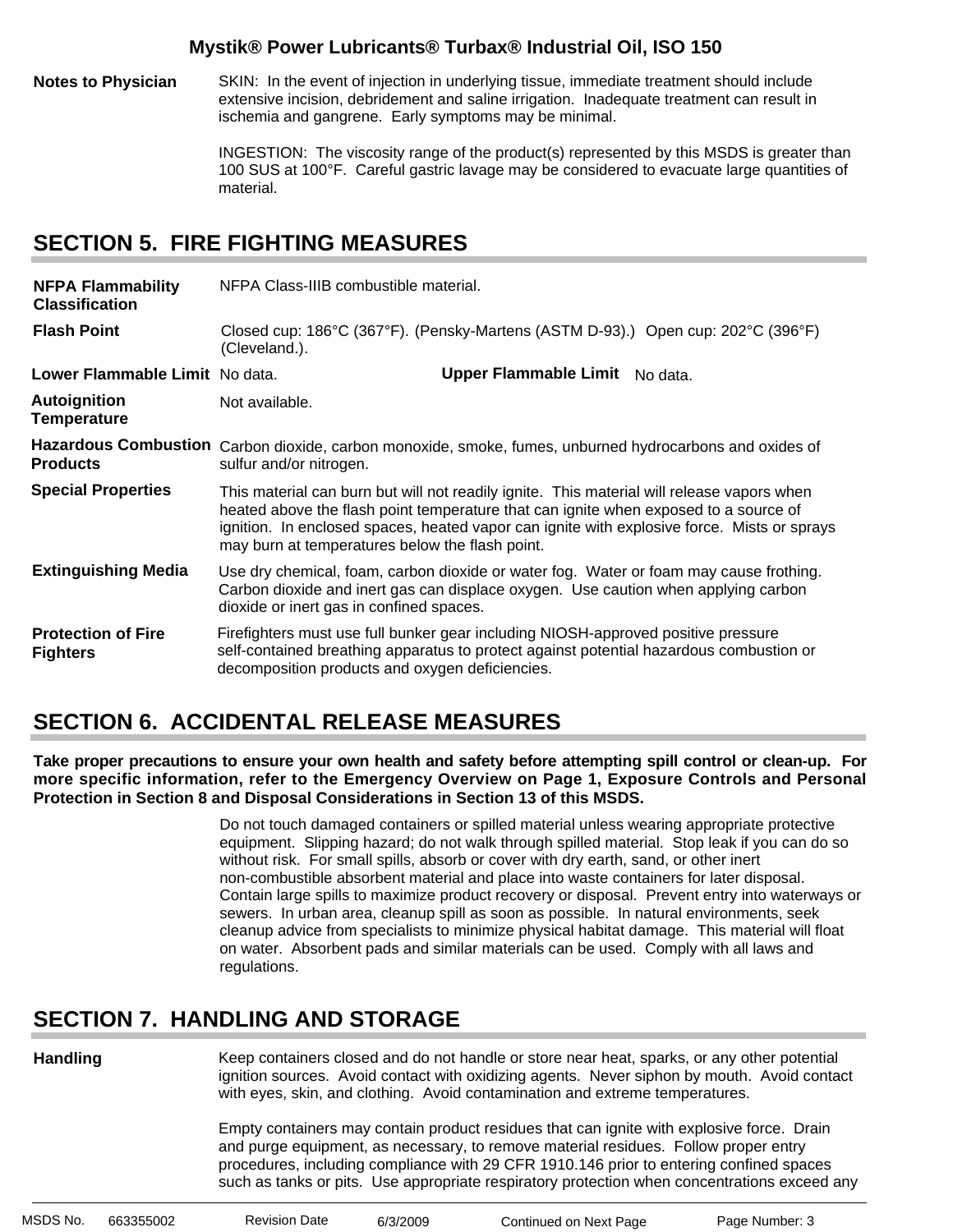established occupational exposure level (See Section 8). Promptly remove contaminated clothing. Wash exposed skin thoroughly with soap and water after handling.

Do not pressurize, cut, weld, braze solder, drill, grind or expose containers to flames, sparks, heat or other potential ignition sources. Protect containers against physical damage. Consult appropriate federal, state and local authorities before reusing, reconditioning, reclaiming, recycling or disposing of empty containers and/or waste residues of this product.

**Storage** Keep container tightly closed. Store in a cool, dry, well-ventilated area. Store only in approved containers. Do not store with strong oxidizing agents. Do not store at elevated temperatures. Avoid storing product in direct sunlight for extended periods of time. Storage area must meet OSHA requirements and applicable fire codes. Consult appropriate federal, state and local authorities before reusing, reconditioning, reclaiming, recycling or disposing of empty containers or waste residues of this product.

#### **SECTION 8. EXPOSURE CONTROLS AND PERSONAL PROTECTION**

- **Engineering Controls** Provide exhaust ventilation or other engineering controls to keep the airborne concentrations of mists and/or vapors below the recommended exposure limits (see below). An eye wash station and safety shower should be located near the work-station.
- **Personal Protective Equipment** Personal protective equipment should be selected based upon the conditions under which this material is used. A hazard assessment of the work area for PPE requirements should be conducted by a qualified professional pursuant to OSHA regulations. The following pictograms represent the minimum requirements for personal protective equipment. For certain operations, additional PPE may be required.



- Safety glasses equipped with side shields are recommended as minimum protection in industrial settings. Wear goggles if splashing or spraying is anticipated. Wear goggles and face shield if material is heated above 125°F (51°C). Have suitable eye wash water available. **Eye Protection**
- None required for incidental contact. Use gloves constructed of chemical resistant materials such as heavy nitrile rubber if frequent or prolonged contact is expected. Use heat-protective gloves when handling product at elevated temperatures. **Hand Protection**
- Use clean protective clothing if splashing or spraying conditions are present. Protective clothing may include long-sleeve outer garment, apron, or lab coat. If significant contact occurs, remove oil-contaminated clothing as soon as possible and promptly shower. Launder contaminated clothing before reuse or discard. Wear heat protective boots and protective clothing when handling material at elevated temperatures. **Body Protection**
- The need for respiratory protection is not anticipated under normal use conditions and with adequate ventilation. If elevated airborne concentrations above applicable workplace exposure levels are anticipated, a NIOSH-approved organic vapor respirator equipped with a dust/mist prefilter should be used. Protection factors vary depending upon the type of respirator used. Respirators should be used in accordance with OSHA requirements (29 CFR 1910.134). **Respiratory Protection**
- Use good personal hygiene practices. Wash hands and other exposed skin areas with plenty of mild soap and water before eating, drinking, smoking, use of toilet facilities, or leaving work. DO NOT use gasoline, kerosene, solvents or harsh abrasives as skin cleaners. Since specific exposure standards/control limits have not been established for this product, the "Oil Mist, Mineral" exposure limits shown below are suggested as minimum control guidelines. **General Comments**

#### **Occupational Exposure Guidelines**

| <b>Substance</b> |           |                      | Applicable Workplace Exposure Levels |                        |                |  |  |
|------------------|-----------|----------------------|--------------------------------------|------------------------|----------------|--|--|
| MSDS No.         | 663355002 | <b>Revision Date</b> | 6/3/2009                             | Continued on Next Page | Page Number: 4 |  |  |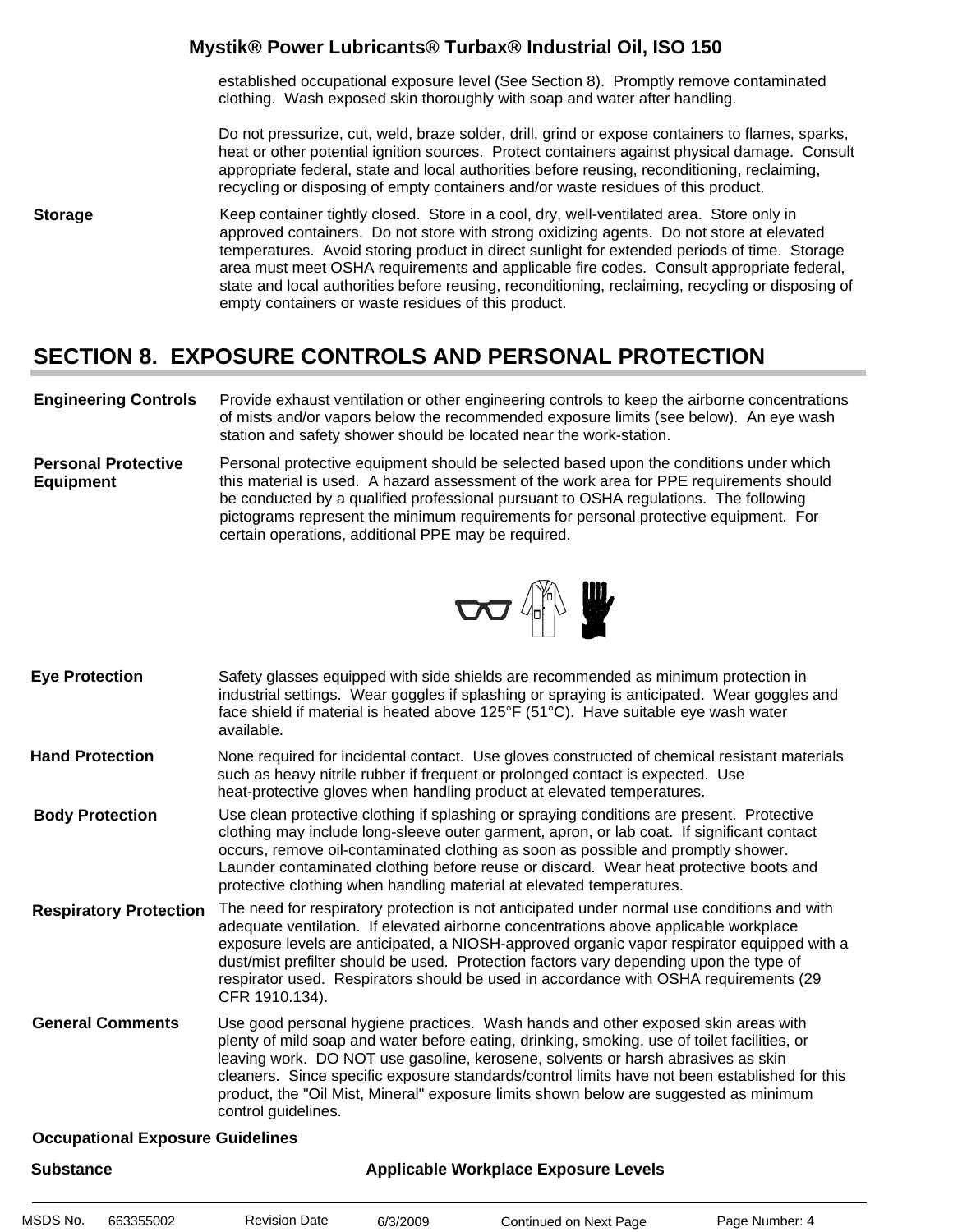Oil Mist, Mineral **ACGIH (United States).** ACGIH (United States). TWA: 5 mg/m $3$  STEL: 10 mg/m3 **OSHA (United States).** TWA:  $5 \text{ mg/m}^3$ 

#### **SECTION 9. PHYSICAL AND CHEMICAL PROPERTIES (TYPICAL)**

| <b>Physical State</b>                  | Liquid.                                                                                                                                            | Color | Amber.         |                                        | Odor                    | Mild petroleum odor                                                                           |
|----------------------------------------|----------------------------------------------------------------------------------------------------------------------------------------------------|-------|----------------|----------------------------------------|-------------------------|-----------------------------------------------------------------------------------------------|
| <b>Specific Gravity</b>                | $0.89$ (Water = 1)                                                                                                                                 | pH    | Not applicable |                                        | Vapor<br><b>Density</b> | $>1$ (Air = 1)                                                                                |
| <b>Boiling Range</b>                   | Not available.                                                                                                                                     |       |                | <b>Point</b>                           | <b>Melting/Freezing</b> | Not available.                                                                                |
| <b>Vapor Pressure</b>                  | <0.01 mm of Hg ( $@$ 20 $°C$ )                                                                                                                     |       |                | <b>Volatility</b>                      |                         | Negligible volatility.                                                                        |
| Solubility in<br>Water                 | Negligible solubility in cold water.                                                                                                               |       |                | <b>Viscosity</b><br>(cSt $@$ 40 $°C$ ) |                         | 150                                                                                           |
| <b>Flash Point</b>                     |                                                                                                                                                    |       |                |                                        |                         | Closed cup: 186°C (367°F). (Pensky-Martens (ASTM D-93).) Open cup: 202°C (396°F) (Cleveland.) |
| <b>Additional</b><br><b>Properties</b> | Gravity, $^{\circ}$ API (ASTM D287) = 27.9 @ 60 $^{\circ}$ F<br>Density = $7.39$ Lbs/gal.<br>Viscosity (ASTM D2161) = 747 SUS $@$ 100 $^{\circ}$ F |       |                |                                        |                         |                                                                                               |

### **SECTION 10. STABILITY AND REACTIVITY**

| <b>Chemical Stability</b>                                   | Stable.                                        | Hazardous Polymerization Not expected to occur.                                          |  |
|-------------------------------------------------------------|------------------------------------------------|------------------------------------------------------------------------------------------|--|
| <b>Conditions to Avoid</b>                                  |                                                | Keep away from extreme heat, sparks, open flame, and strongly oxidizing conditions.      |  |
| <b>Materials</b><br>Incompatibility                         | Strong oxidizers.                              |                                                                                          |  |
| <b>Hazardous</b><br><b>Decomposition</b><br><b>Products</b> | products identified in Section 5 of this MSDS. | No additional hazardous decomposition products were identified other than the combustion |  |

### **SECTION 11. TOXICOLOGICAL INFORMATION**

**For other health-related information, refer to the Emergency Overview on Page 1 and the Hazards Identification in Section 3 of this MSDS.**

| Toxicity Data | Highly-refined petroleum lubricant oils |                              |  |  |
|---------------|-----------------------------------------|------------------------------|--|--|
|               | ORAL (LD50):                            | Acute: $>5000$ mg/kg [Rat].  |  |  |
|               | DERMAL (LD50):                          | Acute: >2000 mg/kg [Rabbit]. |  |  |

Mineral oil mists derived from highly refined oils are reported to have low acute and sub-acute toxicities in animals. Effects from single and short-term repeated exposures to high concentrations of mineral oil mists well above applicable workplace exposure levels include lung inflammatory reaction, lipoid granuloma formation and lipoid pneumonia. In acute and sub-acute studies involving exposures to lower concentrations of mineral oil mists at or near current work place exposure levels produced no significant toxicological effects. In long term studies (up to two years) no carcinogenic effects have been reported in any animal species tested.

#### **Hydraulic oil**:

Repeated or prolonged skin contact with certain hydraulic oils can cause mild skin irritation characterized by drying, cracking (dermatitis) or oil acne. Injection under the skin, in muscle or into the blood stream can cause irritation, inflammation, swelling, fever, and systemic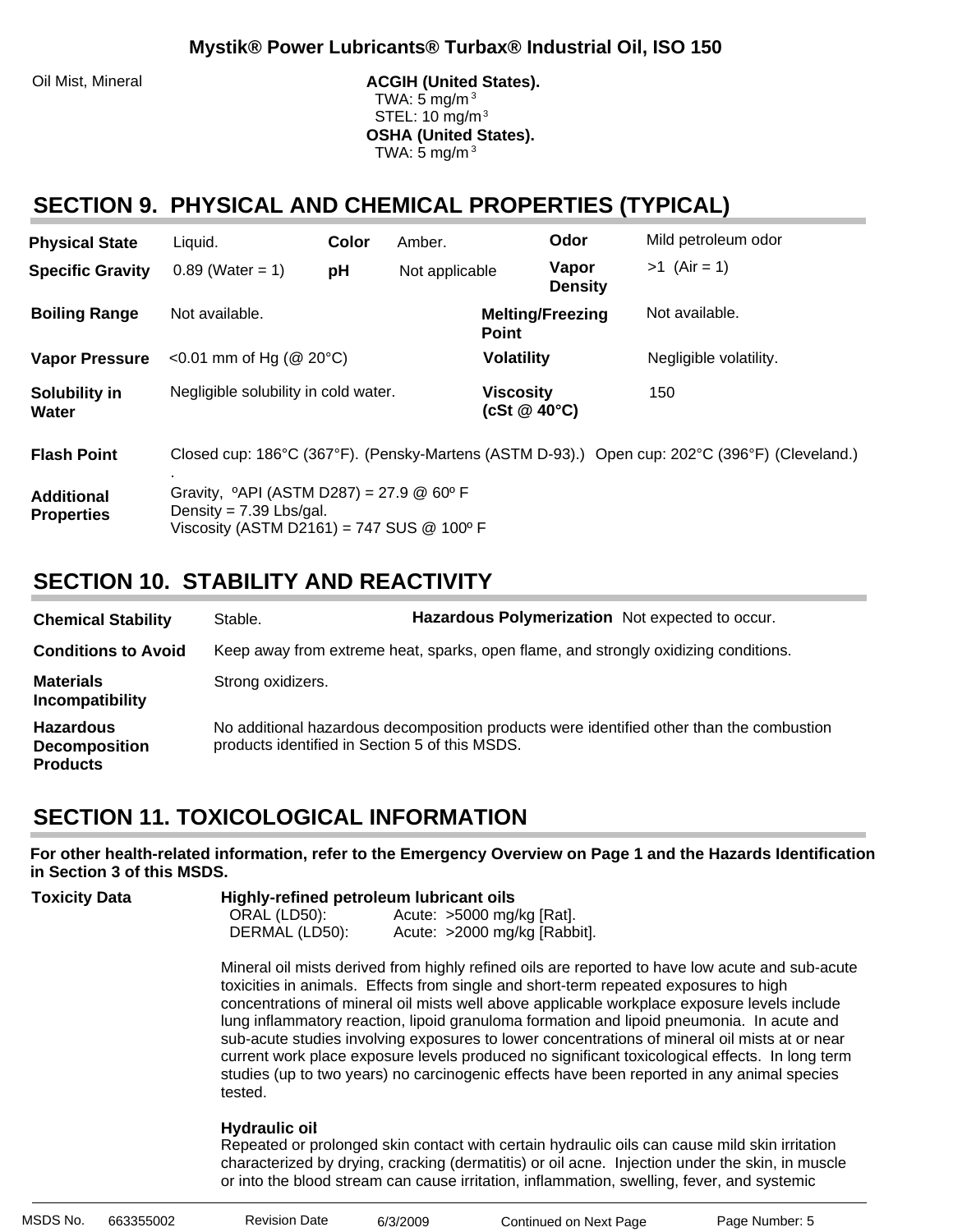effects, including mild central nervous system depression. Injection of pressurized hydrocarbons can cause severe, permanent tissue damage.

#### **SECTION 12. ECOLOGICAL INFORMATION**

Analysis for ecological effects has not been conducted on this product. However, if spilled, this product and any contaminated soil or water may be harmful to human, animal, and aquatic life. Also, the coating action associated with petroleum and petroleum products can be harmful or fatal to aquatic life and waterfowl. **Ecotoxicity**

Biodegradability: Inherently biodegradable in aerobic conditions. **Environmental Fate**

Partition Coefficient (log Kow): >6 (based on similar materials)

Photodegradation: Based on similar materials, this product will have little or no tendency to partition to air. Hydrocarbons from this product which do partition to air are expected to rapidly photodegrade.

Stability in Water: Not readily susceptible to hydrolysis under aquatic conditions.

Distribution: Principally to soil and sediment. Petroleum-based (mineral) lubricating oils normally will float on water. In stagnant or slow-flowing waterways, an oil layer can cover a large surface area. As a result, this oil layer might limit or eliminate natural atmospheric oxygen transport into the water. With time, if not removed, oxygen depletion in the waterway may be sufficient to cause a fish kill or create an anaerobic environment.

### **SECTION 13. DISPOSAL CONSIDERATIONS**

**Hazard characteristic and regulatory waste stream classification can change with product use. Accordingly, it is the responsibility of the user to determine the proper storage, transportation, treatment and/or disposal methodologies for spent materials and residues at the time of disposition.**

> Conditions of use may cause this material to become a "hazardous waste", as defined by federal or state regulations. It is the responsibility of the user to determine if the material is a "hazardous waste" at the time of disposal. Transportation, treatment, storage, and disposal of waste material must be conducted in accordance with RCRA regulations (see 40 CFR 260 through 40 CFR 271). State and/or local regulations may be more restrictive. Contact your regional US EPA office for guidance concerning case specific disposal issues. Empty drums and pails retain residue. DO NOT pressurize, cut, weld, braze, solder, drill, grind, or expose this product's empty container to heat, flame, or other ignition sources. DO NOT attempt to clean it. Empty drums and pails should be drained completely, properly bunged or sealed, and promptly sent to a reconditioner.

### **SECTION 14. TRANSPORT INFORMATION**

**The shipping description below may not represent requirements for all modes of transportation, shipping methods or locations outside of the United States.**

| <b>US DOT Status</b>        | Not regulated by the U.S. Department of Transportation as a hazardous material. |                      |                 |
|-----------------------------|---------------------------------------------------------------------------------|----------------------|-----------------|
| <b>Proper Shipping Name</b> | Not regulated.                                                                  |                      |                 |
| <b>Hazard Class</b>         | Not regulated.                                                                  | <b>Packing Group</b> | Not applicable. |
|                             |                                                                                 | <b>UN/NA Number</b>  | Not regulated.  |
| <b>Reportable Quantity</b>  | A Reportable Quantity (RQ) has not been established for this material.          |                      |                 |
| Placard(s)                  |                                                                                 |                      |                 |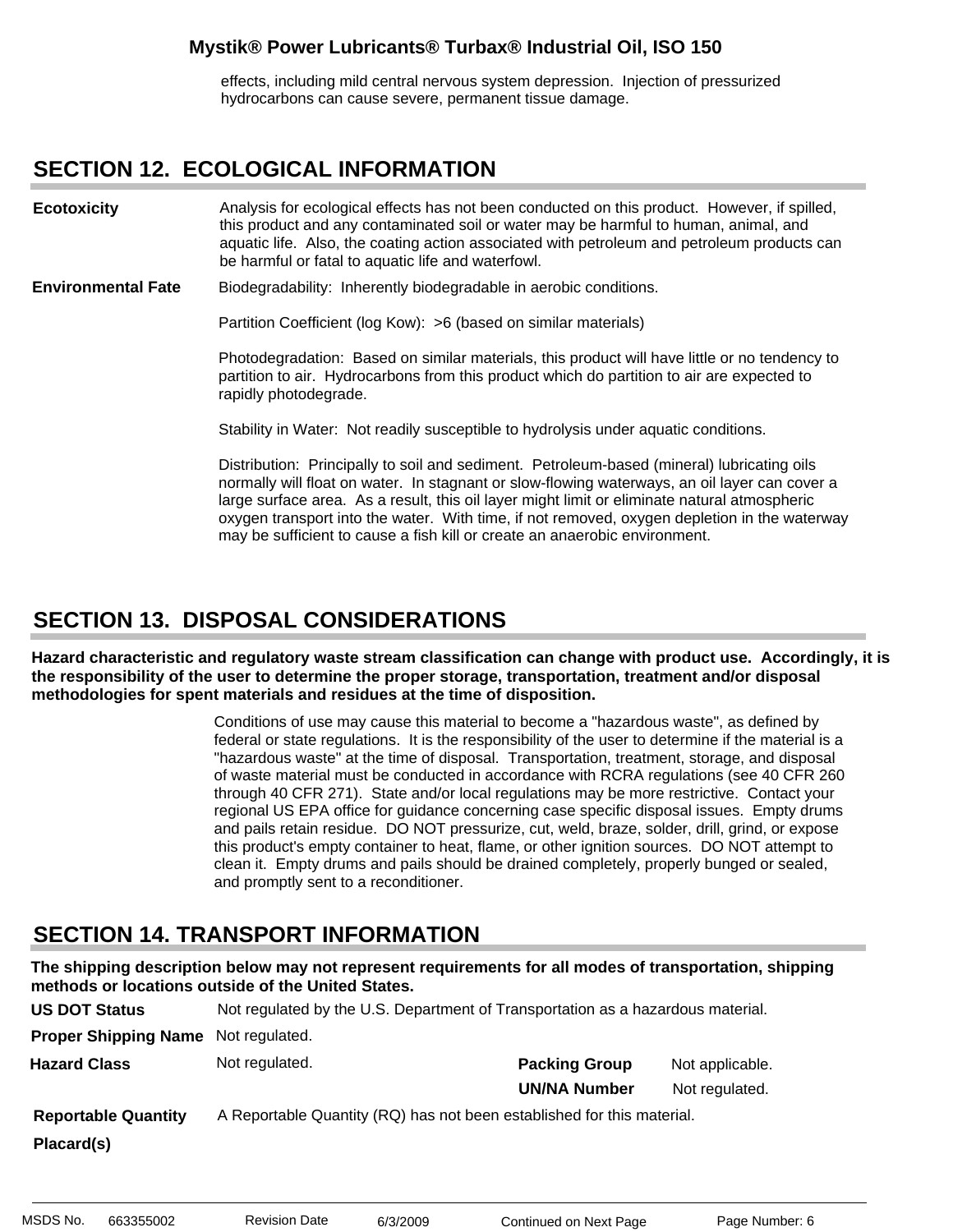

**Emergency Response Guide No.** Not applicable.

**MARPOL III Status**

Not a DOT "Marine Pollutant" per 49 CFR 171.8.

**Oil:** The product(s) represented by this MSDS is (are) regulated as "oil" under 49 CFR Part 130. Shipments by rail or highway in packaging having a capacity of 3500 gallons or more or in a quantity greater 42,000 gallons are subject to these requirements. In addition, mixtures containing 10% or more of this product may be subject to these requirements.

### **SECTION 15. REGULATORY INFORMATION**

| <b>TSCA Inventory</b>                                                          | This product and/or its components are listed on the Toxic Substances Control Act (TSCA)<br>inventory.                                                                                                                                                                                                                                                                                                                                                                                                                                                                                                                                                                                                                                                                              |  |
|--------------------------------------------------------------------------------|-------------------------------------------------------------------------------------------------------------------------------------------------------------------------------------------------------------------------------------------------------------------------------------------------------------------------------------------------------------------------------------------------------------------------------------------------------------------------------------------------------------------------------------------------------------------------------------------------------------------------------------------------------------------------------------------------------------------------------------------------------------------------------------|--|
| <b>SARA 302/304</b><br><b>Emergency Planning</b><br>and Notification           | The Superfund Amendments and Reauthorization Act of 1986 (SARA) Title III requires<br>facilities subject to Subparts 302 and 304 to submit emergency planning and notification<br>information based on Threshold Planning Quantities (TPQs) and Reportable Quantities<br>(RQs) for "Extremely Hazardous Substances" listed in 40 CFR 302.4 and 40 CFR 355. No<br>components were identified.                                                                                                                                                                                                                                                                                                                                                                                        |  |
| SARA 311/312 Hazard<br><b>Identification</b>                                   | The Superfund Amendments and Reauthorization Act of 1986 (SARA) Title III requires<br>facilities subject to this subpart to submit aggregate information on chemicals by "Hazard<br>Category" as defined in 40 CFR 370.2. This material would be classified under the following<br>hazard categories:                                                                                                                                                                                                                                                                                                                                                                                                                                                                               |  |
|                                                                                | No SARA 311/312 hazard categories identified.                                                                                                                                                                                                                                                                                                                                                                                                                                                                                                                                                                                                                                                                                                                                       |  |
| <b>SARA 313 Toxic</b><br><b>Chemical Notification</b><br>and Release Reporting | This product contains the following components in concentrations above de minimis levels<br>that are listed as toxic chemicals in 40 CFR Part 372 pursuant to the requirements of Section<br>313 of SARA: No components were identified.                                                                                                                                                                                                                                                                                                                                                                                                                                                                                                                                            |  |
| <b>CERCLA</b>                                                                  | The Comprehensive Environmental Response, Compensation, and Liability Act of 1980<br>(CERCLA) requires notification of the National Response Center concerning release of<br>quantities of "hazardous substances" equal to or greater than the reportable quantities (RQ's)<br>listed in 40 CFR 302.4. As defined by CERCLA, the term "hazardous substance" does not<br>include petroleum, including crude oil or any fraction thereof which is not otherwise<br>specifically designated in 40 CFR 302.4. This product or refinery stream is not known to<br>contain chemical substances subject to this statute. However, it is recommended that you<br>contact state and local authorities to determine if there are any other reporting requirements<br>in the event of a spill. |  |
| <b>Clean Water Act</b><br>(CWA)                                                | This material is classified as an oil under Section 311 of the Clean Water Act (CWA) and the<br>Oil Pollution Act of 1990 (OPA). Discharges or spills which produce a visible sheen on waters<br>of the United States, their adjoining shorelines, or into conduits leading to surface waters must<br>be reported to the EPA's National Response Center at (800) 424-8802.                                                                                                                                                                                                                                                                                                                                                                                                          |  |
| <b>California</b><br><b>Proposition 65</b>                                     | This material may contain the following components which are known to the State of California<br>to cause cancer, birth defects or other reproductive harm, and may be subject to the<br>requirements of California Proposition 65 (CA Health & Safety Code Section 25249.5):<br>Toluene: <0.0005%<br>Naphthalene: <0.0005%<br>Aniline: <0.0002%<br>Ethyl acrylate: <0.0002%                                                                                                                                                                                                                                                                                                                                                                                                        |  |
| <b>New Jersey</b><br><b>Right-to-Know Label</b>                                | Petroleum Oil                                                                                                                                                                                                                                                                                                                                                                                                                                                                                                                                                                                                                                                                                                                                                                       |  |
| <b>Additional Remarks</b>                                                      | No additional regulatory remarks.                                                                                                                                                                                                                                                                                                                                                                                                                                                                                                                                                                                                                                                                                                                                                   |  |